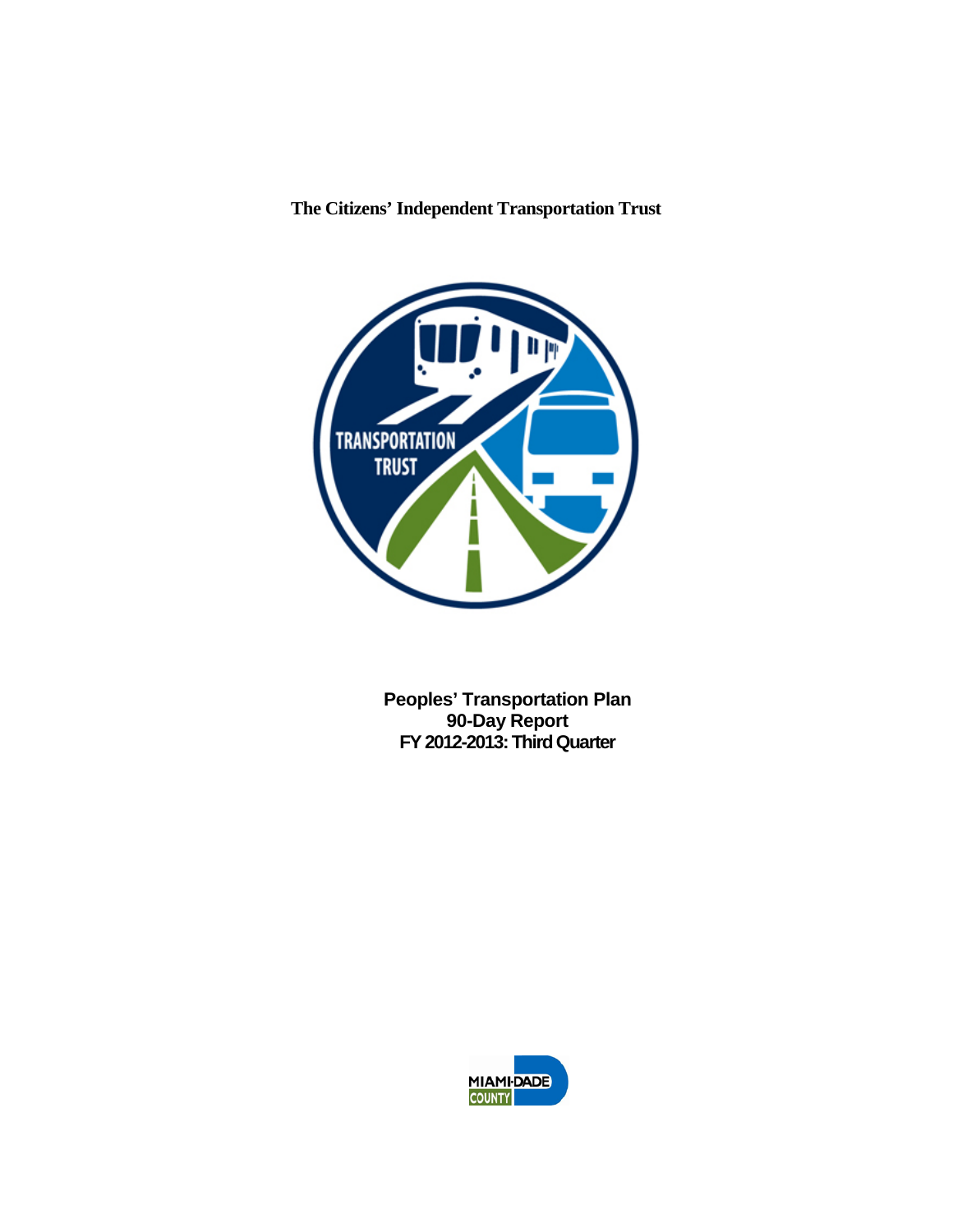



## **Overview**

This report is presented by the Citizens' Independent Transportation Trust (Transportation Trust) with information pertaining to its oversight of the expenditure of proceeds of the Charter County Transportation Surtax Funds and implementation of the People's Transportation Plan (PTP) for the period through April 1, 2013 – June 30, 2013.

The Transportation Trust works closely with members of the Board of County Commissioners (BCC), the County administration, staff at Miami-Dade Transit (MDT), the Public Works and Waste Management Department (PWWM) and officials in the municipalities to insure that PTP funds are spent appropriately.

During the  $3<sup>rd</sup>$  quarter the Trust presented the 2013 Transportation Summit – Visioning the Future of Miami Dade County's Public Transportation. The event was a big success and demonstrated significant interest in the development of public transportation throughout Miami-Dade County.

Significant improvements have been made to Miami-Dade County's public transit system because of the PTP. Seniors receive free rides on transit through the Golden Passport program which was expanded following passage of the PTP to incorporate Social Security recipients and honorably discharged veterans. The PTP also discontinued fares for Metromover users, enhancing patron convenience while reducing maintenance and operating costs.

Surtax dollars have brought new transit buses, many of which are eco-friendly diesel electric hybrid vehicles, to the County's transit fleet and new Metromover cars have been purchased and are in operation. The procurement of the new Metrorail fleet of vehicles is proceeding with delivery targeted for completion in 2019.

Counted among the many successful projects funded by the PTP is construction of the Orange Line, the 2.4 mile Metrorail extension which provides service to Miami International Airport, the Easy Card Automated Fare Collection System which has been fully implemented and is in operation on the Metrobus and Metrorail fleets featuring user-friendly customer convenience and enhanced ridership data collection for improved service planning. The PTP has also funded more than 1,000 modern revenue-generating bus shelters that are now installed in unincorporated Miami-Dade County along with bus stops featuring upgraded signage.

The cities participating in the PTP Municipal Program have implemented a variety of roadway and transit projects including successful bus circulator systems operating in twenty-six (26) of them.

Investment of surtax funds in Miami-Dade County's public roadway system has resulted in marked improvement to commute time, driver convenience and safety. More than 300 miles of roads have been improved, flashing signal installed in school zones countywide, mobility accommodations for the disabled and the countywide traffic signalization system is being upgraded with the Advanced Traffic Management System (ATMS), the state of the art system that synchronizes the County's 2,727 signals resulting in improved traffic flow and a smoother commute.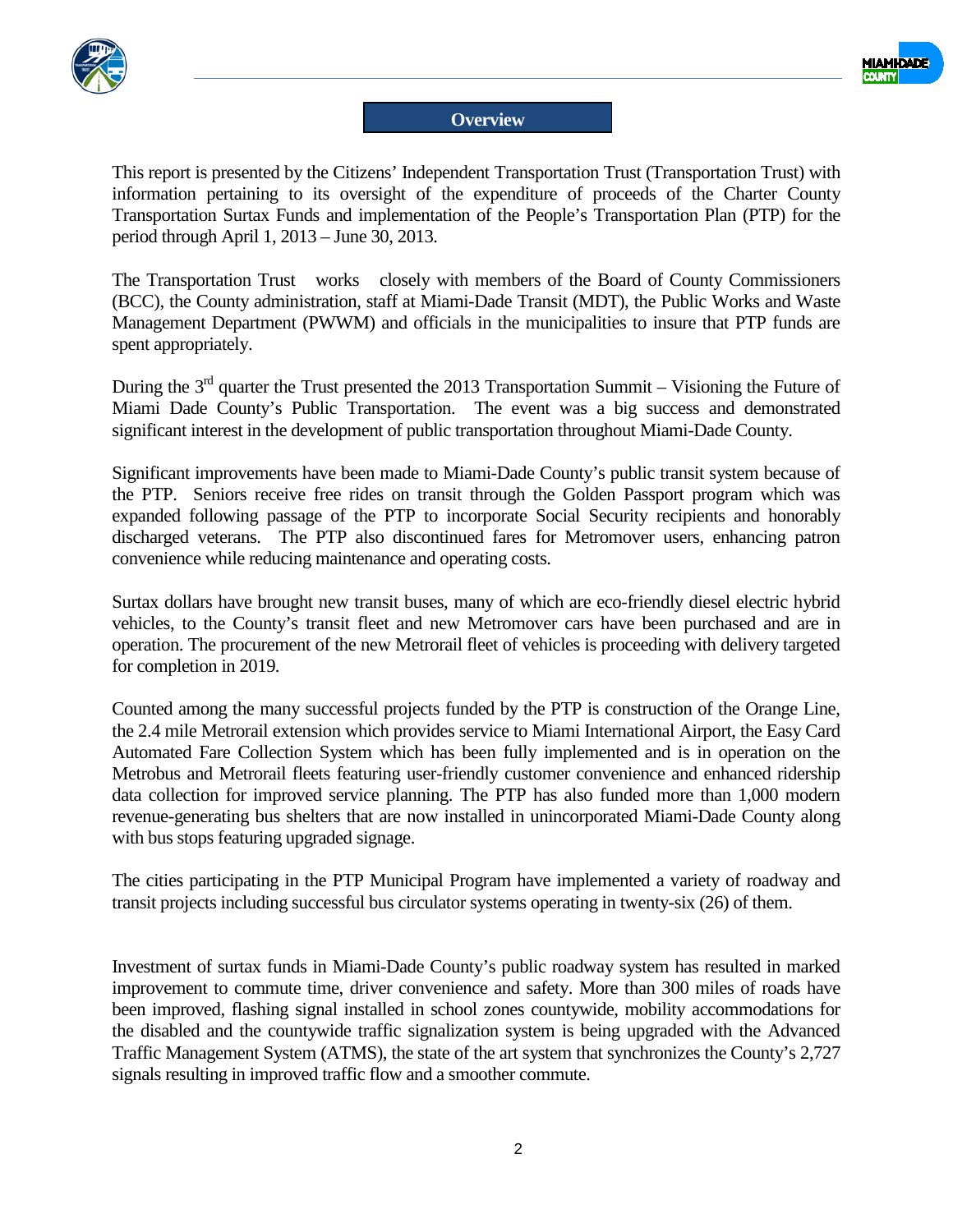



The Transportation Trust approved PTP funds to acquire the 14 acre parcel of land at NW 27th Avenue and NW 199th Street, which is strategic and necessary for short, mid and long term public transit use and implementation of Enhanced Bus Service which began with the Kendall Cruiser and is expanding to other priority corridors. In addition, drivers can enjoy greater mobility using the reversible flow lanes constructed along NW 199th Street near Sun Life Stadium.

Listings of previous and life-to-date accomplishments and other information on the Transportation Trust and the PTP are available at miamidade.gov/citt.

**Accomplishments During the Quarter**

**The Transportation Trust programs and projects funded by the People's Transportation Plan (PTP) realized a number of major accomplishments during the quarter. These include:**

**Transportation Trust Participates in Greater Miami Chamber of Commerce Goals Conference**



greater miami chamber

The Transportation Trust sponsored the Transportation and Infrastructure workshop at the Greater Miami Chambers of Commerce Goals Conference during the quarter. OCITT Staff made a presentation during the session on activities of the Trust; the accomplishments of the People's Transportation Plan since it of commerce. was enacted in 2002 and provided a display table in the

marketplace area promoting the upcoming 2013Transportation Summit. The Goals Conference is presented by the Chamber annually to set its planning priorities for the year.

## **Transportation Trust Approves 2013 Update of the 5 Year Implementation Plan of the PTP**



The Transportation Trust approved the 2013 update of the 5 Year Implementation Plan of the PTP and subsequently transmitted it to the Board of County Commissioners for further action. The Five Year Implementation Plan presents status of the scope, cost and timing of PTP funded projects and is designed as tool to track the progress of these initiatives on a ongoing basis.

## **Transportation Trust Convenes Transportation Summit**

As a major step in the pursuit of innovative solutions to local transportation problems, the Citizens' Independent Transportation Trust convened the 2013 Transportation Summit, "Visioning the Future of Miami-Dade County's Public Transportation" during the third quarter.



Mayor Carlos A. Gimenez delivered the Keynote Address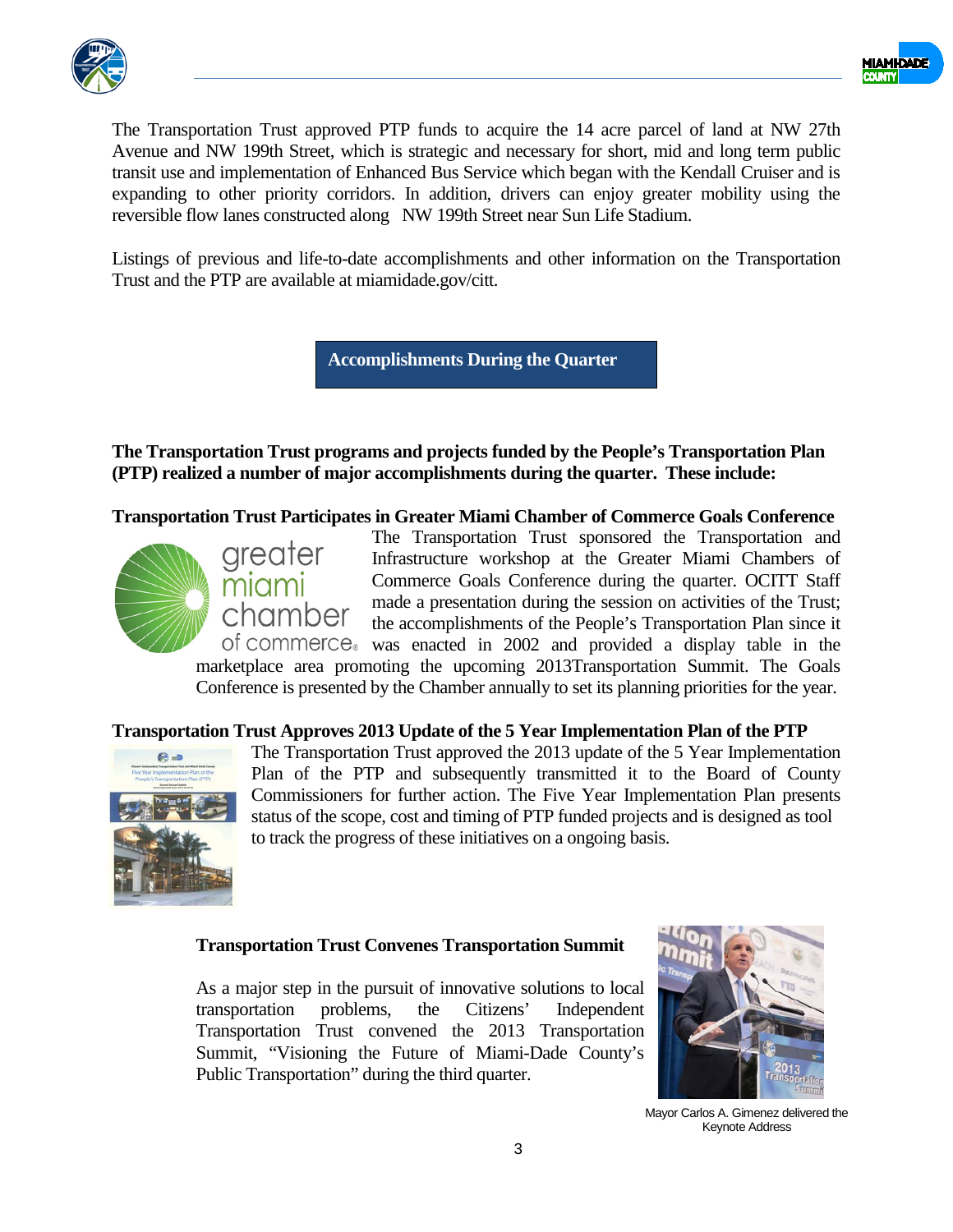



The daylong event served to stimulate public discourse by encouraging broad participation from interested citizens, elected officials, transportation professionals, urban planners and other stakeholders.

Held at the Chapman Conference Center on the Wolfson Campus of Miami-Dade College, the Summit was organized in collaboration with Miami-Dade Mayor Carlos Gimenez and the Miami-Dade County Board of County Commissioners. Its goal was to bring together a broad cross-section of the community with technical experts to focus on the future of transportation in Miami-Dade County.

The Summit was a success with over 500 participants, 30 exhibitors in the indoor/outdoor transportation showcase, 12 technical presentations across 4 breakout sessions, and a Keynote Address by Mayor Gimenez. Participants contributed valuable insights on the future of the County's public transportation system, and offered perspectives on key topics – from financing and technologies, to the factors that determine successful transportation planning.



Transportation Trust Chairperson

The conference was structured around two tracks, Financial Planning and Sustainability and Technology and Infrastructure. The first track included panel discussions on Innovative Financing Opportunities and on Public Private Partnerships. The second track



Commissioner Dennis Moss, Chairman Transportation and Aviation Committee

included a panel on Transit Technologies and Mode Choice, and another for Corridor Development. CITT Executive Director Charles Scurr presented the 10 year update of the People's Transportation Plan reporting to the assembly on how transportation surtax funds have been invested since it was approved in 2002. While all the sessions were open to the general public and most of each was dedicated to audience questions and comments, a concluding Community Visioning Forum was specifically dedicated to collect public input.

In preparation for the Summit, the CITT spearheaded a countywide promotional campaign via mass media sources, online advertising, email campaigns targeting community leaders, civic and business organizations, transportation professionals as well as collaboration with municipalities and use of social media platforms. This outreach effort continues after the Summit with an update of the CITT website including all speaker presentations, major transportation reports, a link to a YouTube video of the Mayor's keynote address videos and pictures from the day all posted at (http://www.miamidade.gov/citt/transportationsummit.asp). The website also contains a link where users can submit comments and questions on transportation issues.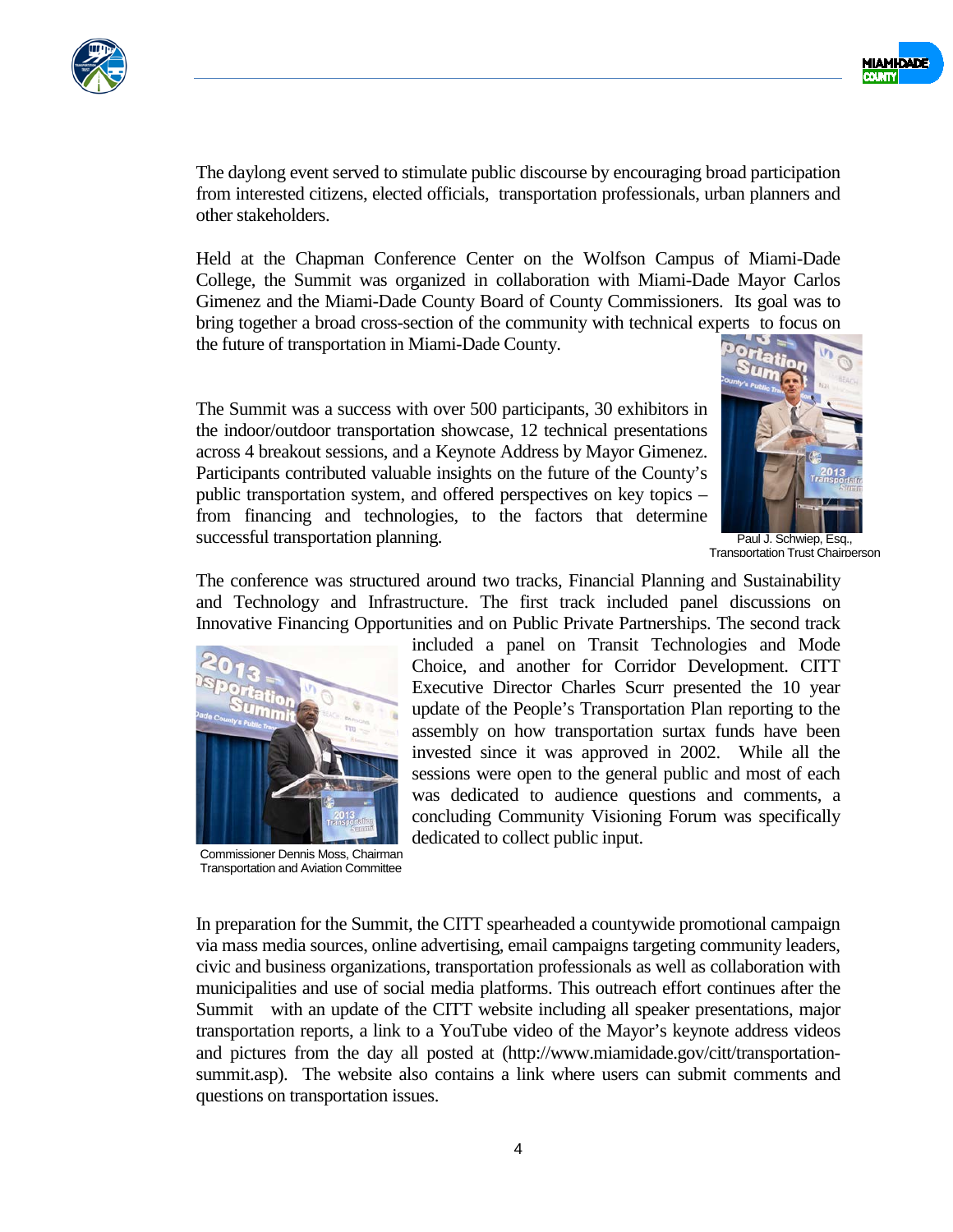





Summit Participants visit the Transportation Showcase

Staff at the Florida International University Metropolitan Center is currently working on the Report on Proceedings which provides an analysis of the ideas and themes identified throughout the day. This Report will be shared with the public in the future at a follow-up community involvement session.

# **Contracts Approved by the Transportation Trust During the 3rd Quarter**

**A major responsibility of the Transportation Trust is to review contracts requesting Transportation Surtax funding for projects listed in the People's Transportation Plan (PTP). These contracts are initiated by Miami-Dade Transit and Miami-Dade Public Works and Waste Management Department and are reviewed by the staff at the Office of the Citizens' Independent Transportation Trust (OCITT) before they are voted on by the Trust.** 

Resolution by the Citizens' Independent Transportation Trust (CITT) recommending that the Board of County Commissioners (BCC), approve a contract award recommendation in the amount of \$1,127,844.06 to H & J Asphalt, Inc., for the People's Transportation Plan project entitled Roadway Improvements Along SW 17 Avenue from South Dixie Highway to West Flagler Street, located within Commission District 5 (Project MCC 7360 Plan – CICC 7360-0/08, Request for Price Quotation No. 20120127) and authorizing the use of Charter County Transportation Surtax Funds (PWWM)

Resolution by the Citizens' Independent Transportation Trust (CITT) recommending that the Board of County Commissioners (BCC), authorize competitive contract awards and contract modifications, in the amount of \$1,110,000.00, for purchase of goods and services, processed by the Internal Services Department (ISD) on behalf of Miami-Dade Transit (MDT), and authorizing the use of Charter County Transportation Surtax Funds (MDT/ISD – BCC Legislative File No. 130519 and 130524)

Resolution by the Citizens' Independent Transportation Trust (CITT) recommending that



the Board of County Commissioners (BCC), authorize execution of a Joint Participation Agreement (JPA) with the Florida Department of Transportation (FDOT) to provide state funding in the amount of \$490,500.00 for the Ludlam Limited bus route service; authorizing the receipt and expenditure of funds as specified in the JPA; authorizing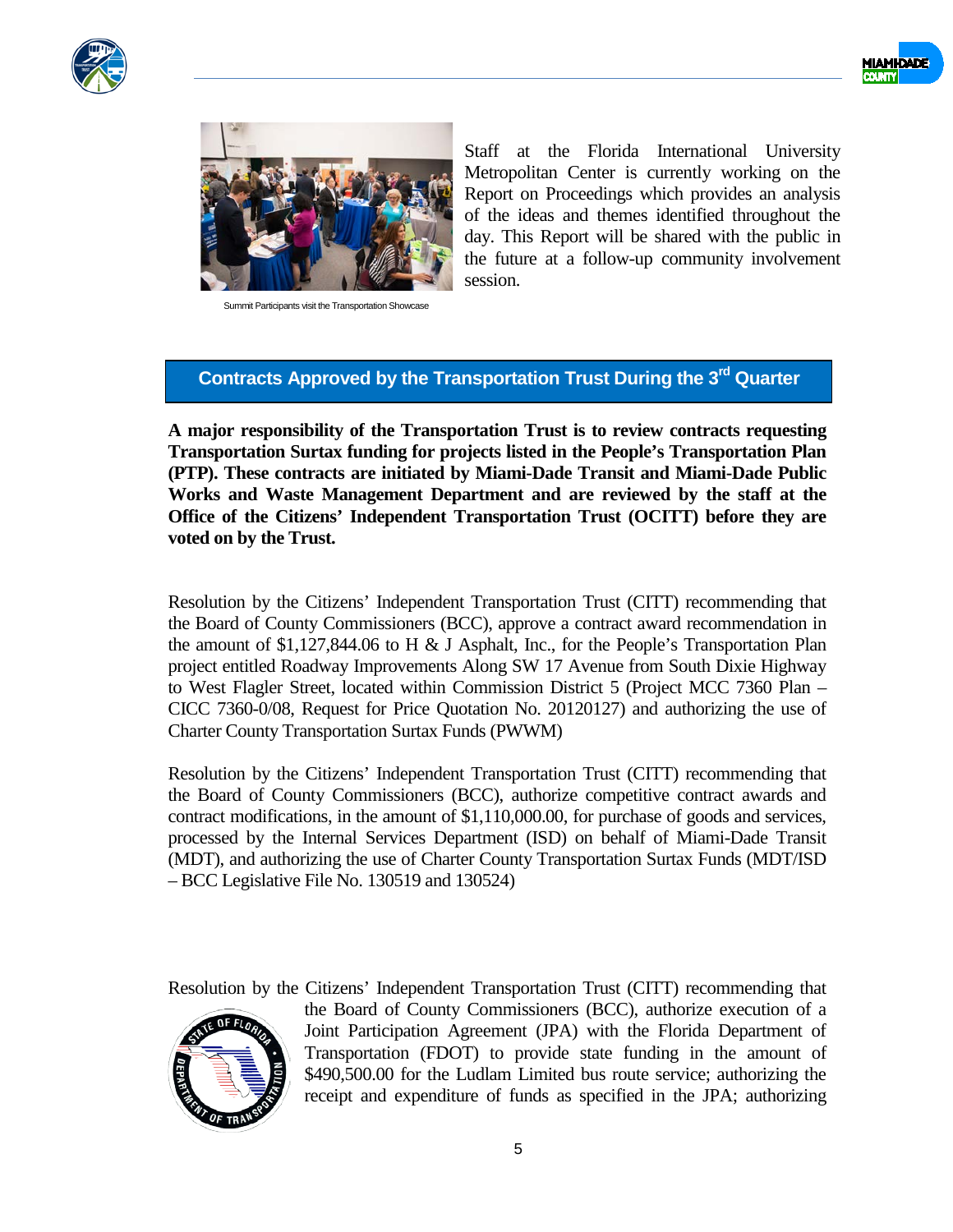



receipt and expenditure of any additional funds should they become available as specified in the JPA; and authorizing use of Charter County Transportation System Surtax Funds (MDT)

Resolution by the Citizens' Independent Transportation Trust (CITT) recommending that the Board of County Commissioners (BCC), authorize the filing of a grant application with



the United States Department of Transportation, Federal Transit Administration for Fiscal Year 2011 Congestion Mitigation Air Quality Section 5307 Flexible Funds in the amount of \$1,931,000.00 for operating assistance for the Orange Line Metrorail Service; authorizing the execution of the grant agreement pursuant to such application; authorizing the receipt and expenditure of funds pursuant to such

application and agreement; authorizing the receipt and expenditure of any additional funds should they become available; and authorizing the use of Charter County Transportation System Surtax Funds in the amount of \$482,750.00 (MDT – BCC Legislative File No. 130503)

Resolution by the Citizens' Independent Transportation Trust (CITT) recommending that



the Board of County Commissioners (BCC), approve a joint participation agreement between Miami-Dade County and the City of Doral to provide the County with funding in an amount up to \$100,000.00 for the construction of a traffic signal at the intersection of NW 107 Avenue and NW 66 street; authorizing the County Mayor or County Mayor's designee to exercise the provisions therein; and authorizing the use of Charter County Transportation Surtax Funds

(PWWM – BCC Legislative File No. 130523)

Resolution by the Citizens' Independent Transportation Trust (CITT) recommending that the Board of County Commissioners (BCC), approve a contract award recommendation for Professional Services Agreements with 38 consulting firms to provide general land and engineering surveying services (Project No. E12-PWWM-01; Contract No. 20120067) and authorizing the use of various funding sources including Charter County Transportation Surtax Funds, in an amount not to exceed \$2 million, and Building Better Communities General Obligation Bond Funds

Resolution by the Citizens' Independent Transportation Trust (CITT) recommending that the Board of County Commissioners (BCC), authorize competitive contract awards and modifications, with authority to exercise options-to-renew, for purchase of goods and services, processed by the Internal Services Department (ISD) on behalf of Miami-Dade Transit (MDT), and authorizing the use of Charter County Transportation Surtax Funds in the amount of \$1,353,000.00

Resolution by the Citizens' Independent Transportation Trust (CITT) recommending that



the Board of County Commissioners (BCC), authorize execution of a Supplemental Joint Participation Agreement (SJPA) with the Florida Department of Transportation (FDOT) to provide additional state funding in the amount of \$850,000.00 from its Commuter Assistance Program for the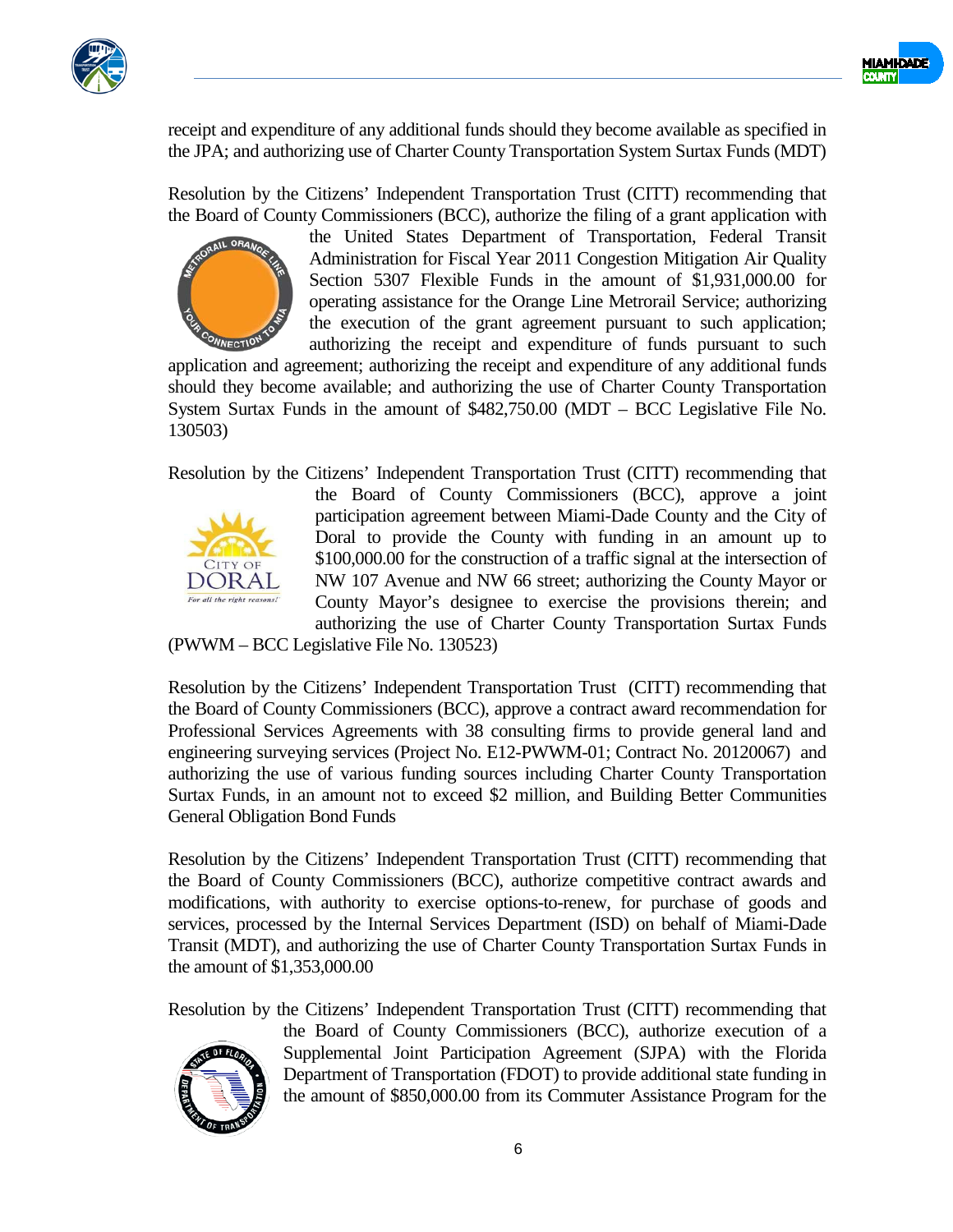



continued operation of the Dade-Monroe Express service; authorizing the receipt and expenditure of funds as specified in the SJPA; authorizing receipt and expenditure of any additional funds should they become available as specified in the SJPA; and authorizing use of Charter County Transportation System Surtax Funds

Resolution by the Citizens' Independent Transportation Trust (CITT) recommending that the Board of County Commissioners (BCC), approve a contract award recommendation for professional services agreements with 27 consulting firms to provide soils, foundations and geotechnical testing services (Project No. E12-PWWM-02; Contract No. 20120068) and authorizing the use of various funding sources including Charter County Transportation Surtax, in an amount not to exceed \$2 million, and Building Better Communities General Obligation Bond Funds (PWWM)

Resolution by the Citizens' Independent Transportation Trust (CITT) recommending that the Board of County Commissioners (BCC), approve a contract award recommendation for professional services agreements with 7 consulting firms to provide materials testing, consulting, and training services (Project No. E12-PWWM-03; Contract No. 20120069) and authorizing the use of various funding sources including Charter County Transportation Surtax, in an amount not to exceed \$2 million, and Building Better Communities General Obligation Bond Funds (PWWM)

Resolution by the Citizens' Independent Transportation Trust (CITT) recommending that the Board of County Commissioners (BCC) approve the withdrawal of Legislative Item No. 121943 and rejection of all bids for the contract award recommendation in the amount of \$166,592.00 to Brailly Electric Corp. for the People's Transportation Plan project entitled Internally Illuminated Street Name Sign Installation (Project MCC 7040 Plan – CICC 7040- 0/07, Request for Price Quotation No. 20120077) (PWWM)

Resolution by the Citizens' Independent Transportation Trust (CITT) recommending that the Board of County Commissioners (BCC), approve the contract award recommendation in the amount of \$1,498,377.38 to H & R Paving, Inc. for the People's Transportation Plan project Entitled Roadway Resurfacing Contract - Countywide (Project MCC 7360 Plan – CICC 7360-0/08, Request for Price Quotation No. 20120159) and authorizing the use of Charter County Transportation Surtax Funds (PWWM)

Resolution by the Citizens' Independent Transportation Trust (CITT) recommending that the Board of County Commissioners (BCC), approve the contract award recommendation in the amount of \$1,557,082.69 to H & R Paving, Inc. for the People's Transportation Plan project entitled Roadway Resurfacing Contract - Countywide (Project MCC 7360 Plan CICC 7360-0/08, Request for Price Quotation No. 20120160) and authorizing the use of Charter County Transportation Surtax Funds (PWWM)

Resolution by the Citizens' Independent Transportation Trust (CITT) recommending that the Board of County Commissioners (BCC), approve the contract award recommendation in the amount of \$480,398.18 to GPE Engineering & General Contractor Corp. for the People's Transportation Plan project entitled Drainage Improvement Project for Multiple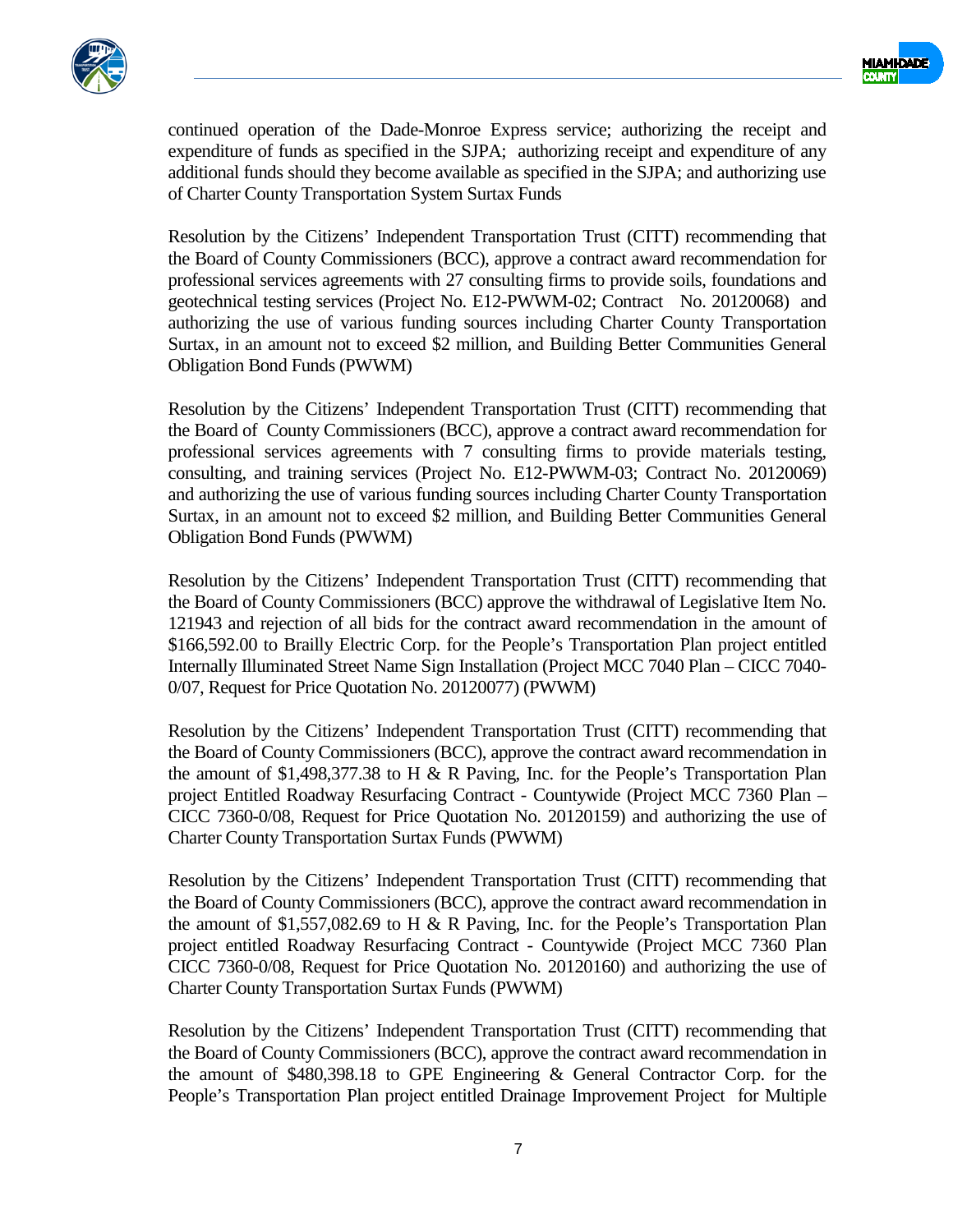



Sites (Project MCC 7040 Plan – CICC 7040-0/07, Request for Price Quotation No. 20120161) and authorizing the use of Charter County Transportation Surtax Funds (PWWM – BCC Legislative File No. 131173)

Resolution by the Citizens' Independent Transportation Trust (CITT) recommending that the Board of County Commissioners (BCC), declare the acquisition of 46 designated properties for the People's Transportation Plan (PTP) project entitled Improvements on SW 137 Avenue from US-1 to SW 200 Street, to be a public necessity; and authorizing the County Mayor or the County Mayor's designee and the County Attorney to take any and all appropriate actions to accomplish acquisition of the subject property in fee simple, by donation, purchase at values established by appraisals or tax assessed value whichever is the higher of the two together with reasonable attorneys' fees and costs pursuant to Chapters 73.091 and 73.092, Florida Statutes, or by eminent domain court proceeding including declarations of taking, as necessary; and authorizing the use of Charter County Transportation Surtax Funds (PWWM)

Resolution by the Citizens' Independent Transportation Trust (CITT) recommending that the Board of County Commissioners (BCC), authorize competitive contract awards and contract modifications, in the amount of \$855,000.00, for purchase of goods and services, processed by the Internal Services Department (ISD) on behalf of Miami-Dade Transit (MDT), and authorizing the use of Charter County Transportation Surtax Funds (MDT/ISD BCC Legislative File No. 131081 and 131180)

Resolution by the Citizens' Independent Transportation Trust (CITT) recommending that



the Board of County Commissioners (BCC), authorize execution of a Joint Participation Agreement with the Florida Department of Transportation (FDOT) to provide \$600,000.00 in State Park and Ride Lot Program Funding for the Miami-Dade Transit Parking Space Counters and Real-Time Dynamic Message Signs at Metrorail Parkand-Ride Lot Facilities project; authorizing the receipt and expenditure of funds as specified in the Joint Participation Agreement; authorizing

receipt and expenditure of any additional funds should they become available as specified in the Joint Participation Agreement; and authorizing use of Charter County Transportation System Surtax Backed Bond Proceeds (MDT)

**Miami-Dade Transit Update**

**Miami-Dade Transit (MDT) is responsible for implementing all transit improvements listed in the People's Transportation Plan (PTP) including Metrobus, Metrorail and Metromover projects as well as Special Transportation Service (STS) and the Golden Passport/Patriot Passport Program. MDT reports the following activities related to PTP projects during this quarter:**

**Metrobus** — The active bus fleet as of this quarter consists of 702 40-foot buses, 25 62-foot articulated buses, twelve 45-foot over-the-road buses, and 78 30-foot minibuses for a total of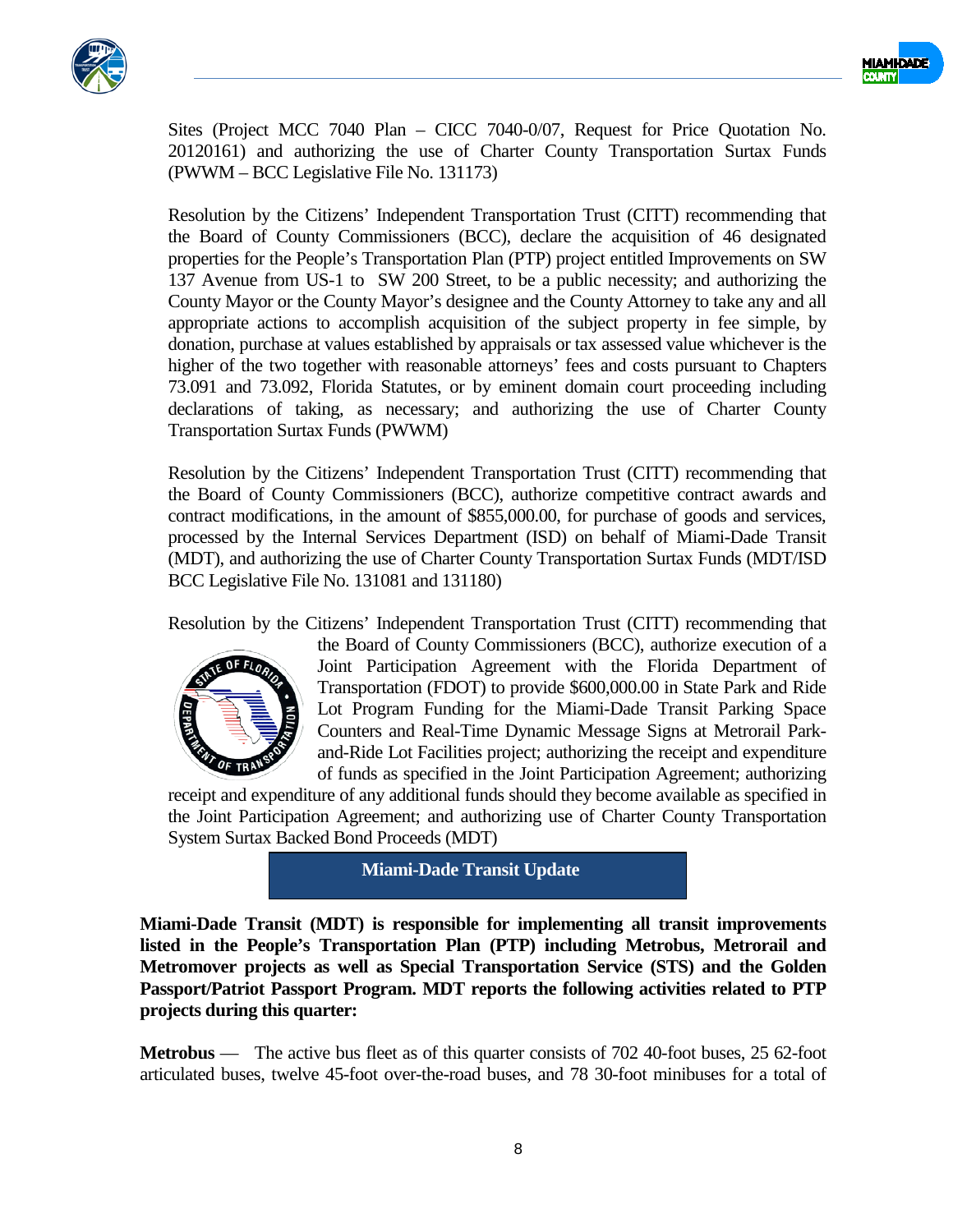



817 active buses. This is an increase of 116 buses since the People's Transportation Plan (PTP). Also, not included in the active fleet are four retired buses that form MDT's contingency fleet.

**PTP Staff** — MDT hired nine (9) full-time employees during the period covering April 1, 2013 through June 31, 2013. Since November 2002, the total number of new hires is 1,978. Please note that due to budgetary challenges experienced for the last several fiscal years, MDT has not hired many external candidates.

**Golden Passport/Patriot Passport Programs** — During the 3rd quarter, MDT issued 2,514 Over 65 years of age Golden Passport cards, 1,457 Under 65 years of age Golden Passport cards and 129 Patriot Passport cards. Currently, there are 215,608 certified Golden Passport/Patriot Passport customer accounts; this includes 151,956 Golden Passport Over 65 years of age 55,570 Golden Passport Under 65 years of age and 8,082 Patriot Passport customers.

|                                                                           | FY 2012-2013<br>$3rd$ Quarter            |                                                                                  |
|---------------------------------------------------------------------------|------------------------------------------|----------------------------------------------------------------------------------|
| <b>Golden Passport Program</b><br><b>Component</b>                        | <b>Issued in First</b><br><b>Quarter</b> | <b>Total Certified</b><br><b>Golden/Patriot Passport</b><br><b>Users To Date</b> |
| <b>Golden Passport: Over 65 Years</b><br>of Age Issued during the Quarter | 2,514                                    | 151,956                                                                          |
| <b>Golden Passport: Under 65</b><br><b>Years of Age Issued</b>            | 1,457                                    | 55,570                                                                           |
| <b>Patriot Passports Issued</b>                                           | 129                                      | 8,082                                                                            |
| <b>Total Golden Passport/Patriot</b><br><b>Passport</b>                   | 4,100                                    | 215,608                                                                          |

Golden Passport/Patriot Passport Issuances

**Disadvantaged Business Enterprise (DBE) Participation**— MDT monitors the status of the Charter County Transportation System Surtax-funded contracts which include Federal funding. This quarter MDT reports six (6) Prime Contractors and sixty (60) Subcontractors that are subject to DBE compliance measures.

**Miami-Dade Public Works and Waste Management Department**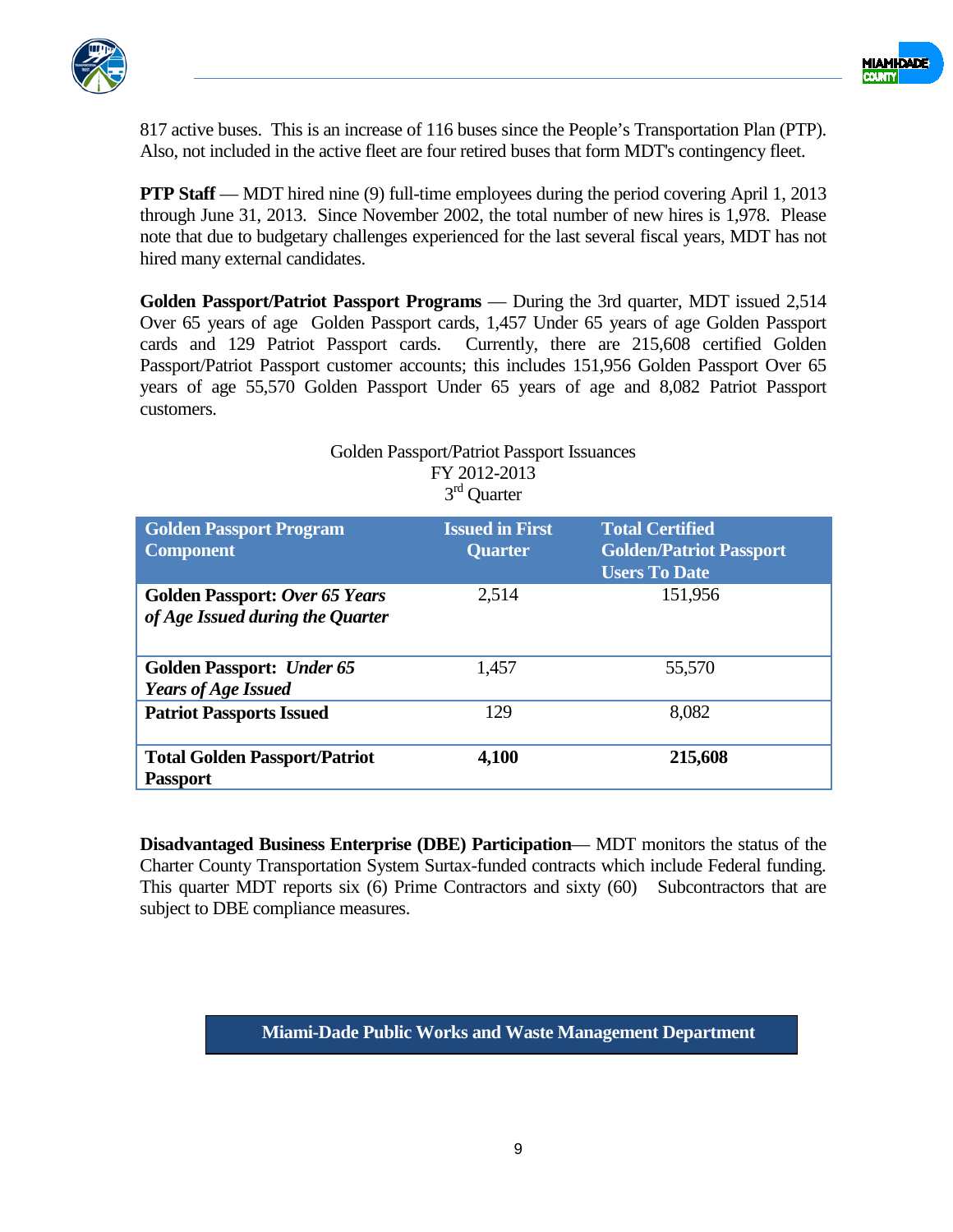



**The Miami-Dade Public Works and Waste Management Department (PWWM) is responsible for developing and implementing PTP funded roadway projects including paving, traffic signals, signage, bike paths, lighting, drainage, curb cuts and guard rails. PWWM reports the following activities related to PTP projects during this quarter:**

## **Advanced Traffic Management System (ATMS):**

PWWM continues to upgrade the County's traffic signalization through the ATMS. Phases I and II are complete. On August 30th, 2012, the last two signals on the Urban



Traffic Control System (UTCS) were migrated to the ATMS. The same day, the ModComp equipment and Central Computer Unit were powered down effectively ending the UTCS era. The UTCS, the largest and most modern central computer traffic control system in the U.S. at inception, served the

County well for 36 years (Aug 1976 – Aug 2012). Phase III for the ATMS is underway and will improve communications, develop a modern Traffic Control Center, and implement and integrate video surveillance.

**Neighborhood Improvement Projects -** PWWM continues to coordinate the Neighborhood Improvement Projects with County Commissioners' Offices. Improvements in this category include resurfacing, sidewalks, ADA ramps and connectors, drainage, guardrails, striping, traffic signals, and traffic calming. Currently, 114 PTP funded construction contracts have been approved by the CITT and BCC for Neighborhood Improvements, totaling \$94.7 million.

## **Miscellaneous Construction Contract Program (MCC**) -

In an effort to accelerate projects, PWWM continues to take advantage of various contracting mechanisms, such as the County's Miscellaneous Construction Contract Program (MCC). The MCC program is an open competitive process which allows for an expedited procurement. The MCC program provides all contractors countywide with a fair opportunity to compete for work on County construction projects, and has a direct beneficial impact to the County by accelerating construction projects.

## **Internally Illuminated Street Name Signs (IISNS)**

Since the inception of the program, internally illuminated street name signs have been



installed at 1,854 intersections throughout the County, which includes 178 intersections funded under the American Recovery and Reinvestment Act (ARRA). With the exception of approximately 22 intersections, PWWM has completed the installation of internally illuminated street name signs at all eligible signalized intersections (excludes spanwire, substandard traffic signal support systems, and locations identified by Municipalities for exclusion). The remaining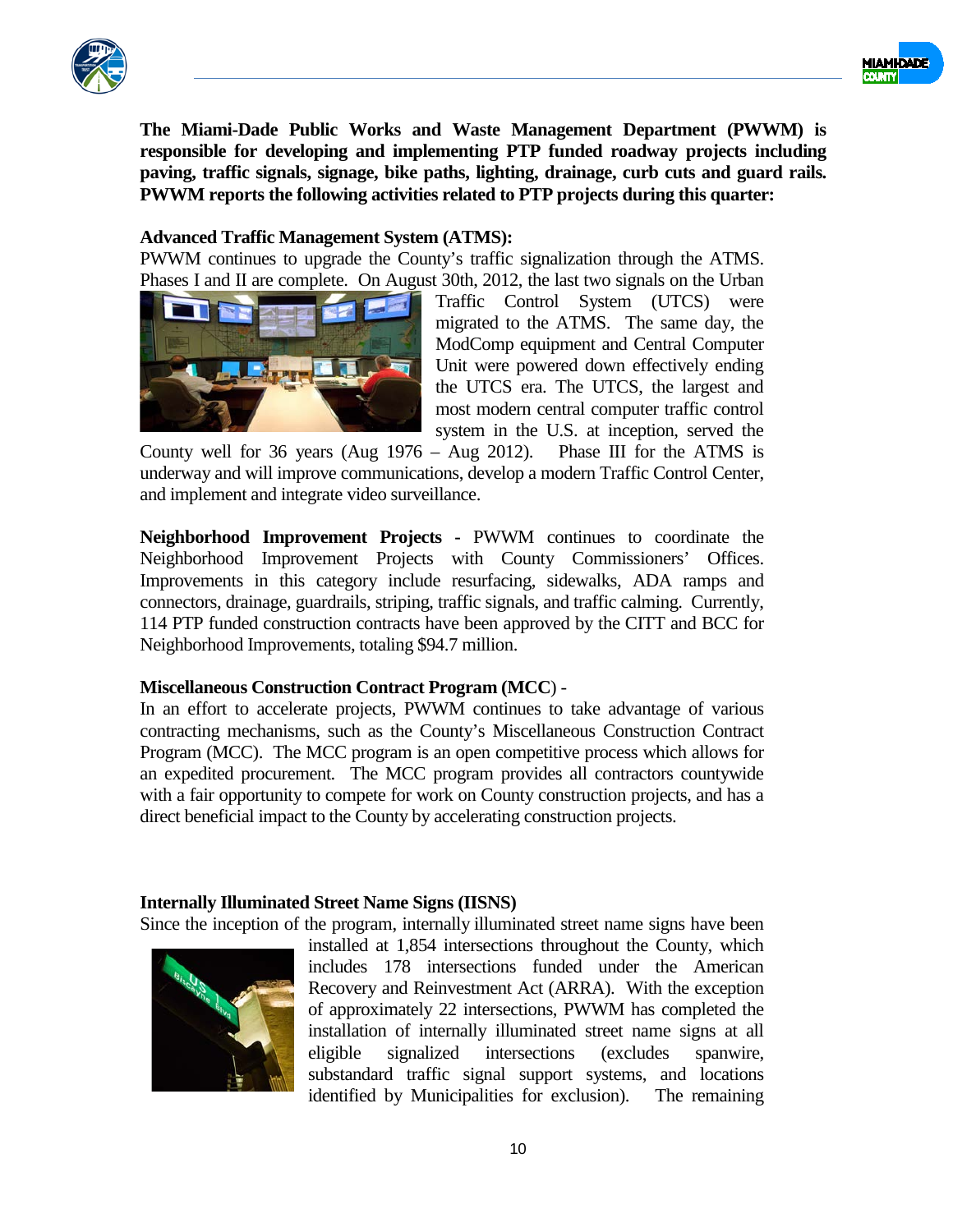



intersections were originally going to be implemented through a construction contract for which the contractor was found to be in default. Subsequently, consideration was given to utilizing in-house staff from PWWM to perform the work for the pending intersections, however, as there was no CITT approved procurement contract, it was determined that proceeding with a new construction contract would move PWWM towards the completion of the IISNS program. However, bids received were rejected as per Board of County Commissioner's Resolution R-574-13. The procurement of a new construction contract is in process.

## **Disadvantaged Business Enterprise and Small Business Participation Reporting**

The Transportation Trust is responsible for monitoring and reporting on the level of participation by small and disadvantaged businesses in contracts receiving transportation Surtax proceeds. It is supported in this effort by the Miami-Dade Regulatory and Economic Resources Department (RER) Contract Monitoring and Compliance Division which monitors contracts for compliance with County small business participation measures. Miami-Dade Transit (MDT) administers the federal Disadvantaged Business Enterprise (DBE) program which encourages the development and use of companies owned and controlled by minorities, women, and socially and economically disadvantaged individuals on federally-aided projects. The following activity is reported as of June 30, 2013.

**1. Miami-Dade Transit Office of Civil Rights Transit Contracts Compliance**

## Disadvantaged Business Enterprise (DBE) Contractors PTP Funded Contracts FY 2012-2013 Third Quarter

| <b>CONTRACTORS</b>        | <b>TOTAL</b> | <b>TOTAL PAID</b> |
|---------------------------|--------------|-------------------|
| <b>Prime Contractors</b>  | 6            | \$784,521,701     |
| <b>DBE</b> Subcontractors | 60           | \$192,893,092.83  |
|                           |              |                   |

\*PTP funding represents approximately 59% of dollars paid to DBEs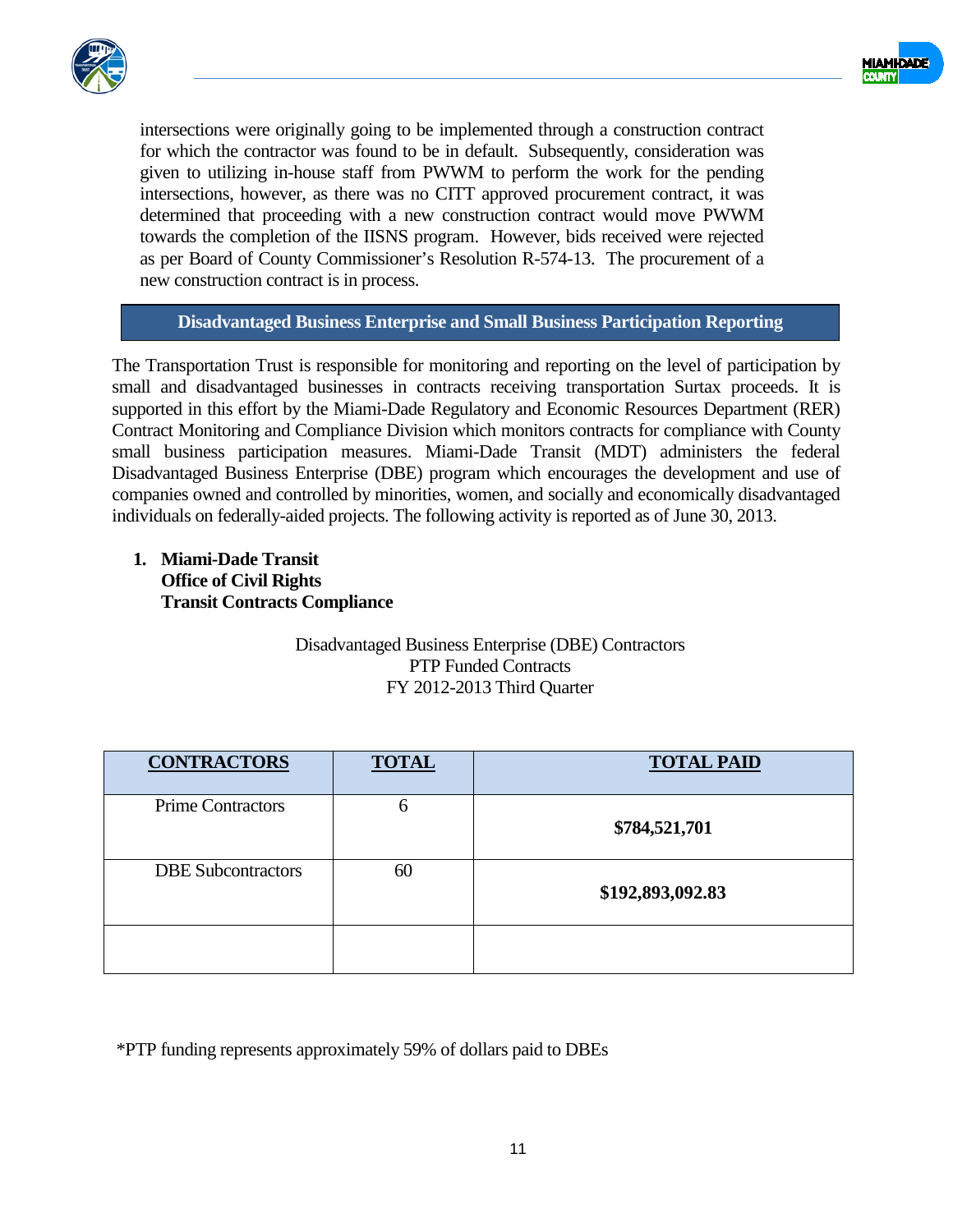



## **2. Miami-Dade Regulatory and Economic Resources Department Contract Monitoring and Compliance Division**

Small Business Enterprise (SBE) Community Business Enterprise (CBE) and Community Small Business Enterprise (CSBE) Contractors

| <b>Approved Contracts</b>                       | Number of<br><b>Contracts</b> | <b>Contracts</b><br><u>With</u> | <b>Contract Award</b><br><b>Amount</b> | <b>Payments to</b><br><b>Small</b> |
|-------------------------------------------------|-------------------------------|---------------------------------|----------------------------------------|------------------------------------|
|                                                 |                               | <b>Measures</b>                 |                                        | <b>Businesses</b>                  |
| 3 <sup>rd</sup><br>Quarter<br>FY 2012-2013      |                               |                                 | \$155,447,926.09                       | \$2,146,503.04                     |
| Life-to-Date<br>FY 2004-2005 to FY<br>2012-2013 | 354                           | 104                             | \$2,598,426.84                         | \$158,142,041.47                   |

## PTP Funded Contracts With Measures FY 2012-2013 Third Quarter

## **PTP Municipal Update**



Twenty percent (20%) of Surtax proceeds collected annually is allocated to the thirty-three of the thirty-four municipalities eligible to receive PTP funds; one city has elected not to receive the funds. Each city receives a pro rata share based on its population and can use the funds to develop or enhance municipal transit and transportation systems. Currently, twenty-six cities operate circulator bus service using PTP funds.

Five municipalities, Hialeah, North Miami, Coral Gables, City of Miami and Miami Beach, participated in both the indoor and outdoor portions of the Transportation Showcase at the Summit. Four of them brought their buses Summit for attendees to view.

A total of \$13,044,285 in Surtax funds was transferred to the municipalities during the  $3<sup>rd</sup>$  quarter and municipalities have received \$392,510,881 since the PTP was enacted in 2002.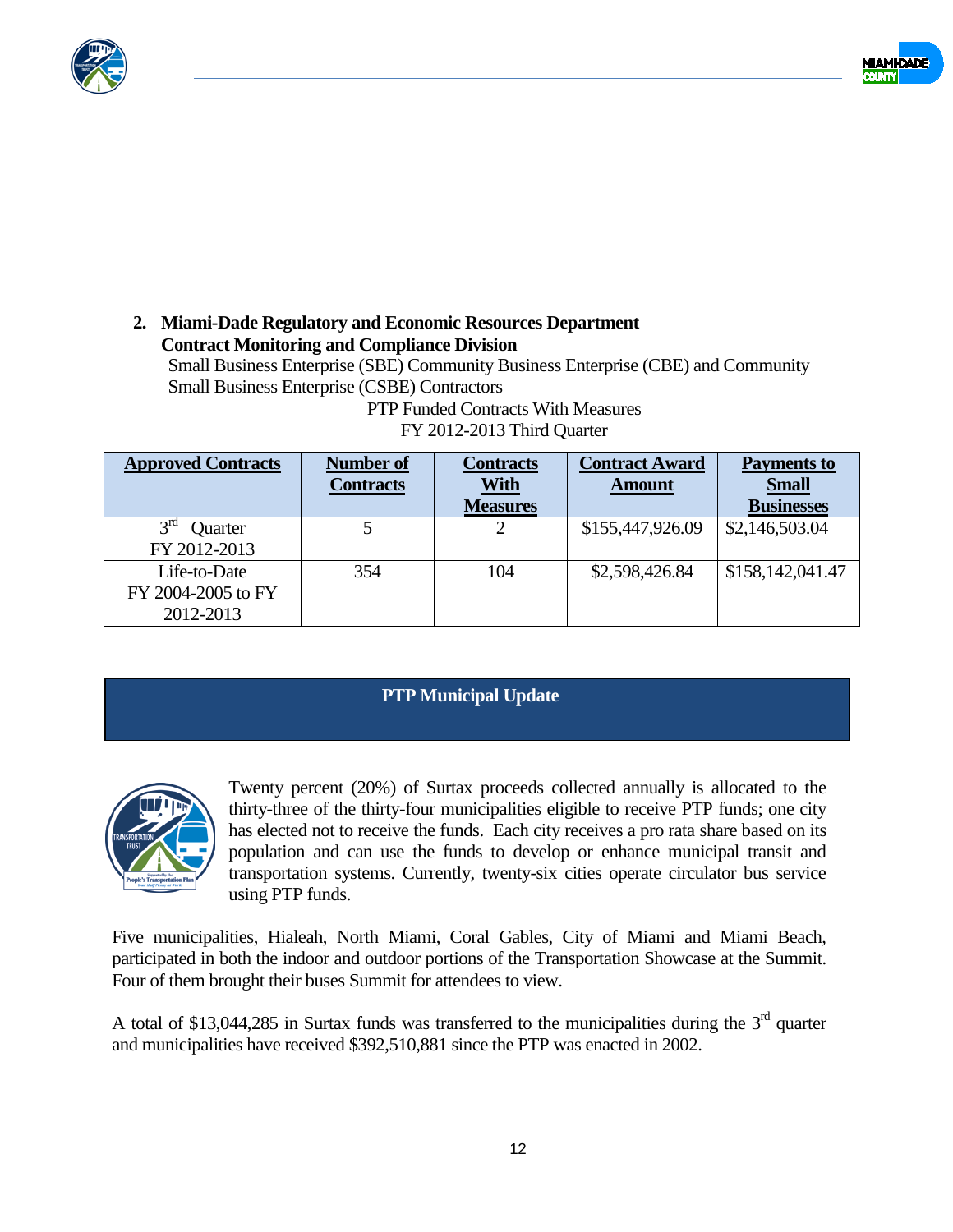



#### **Transportation Trust Board and Staff Update**

#### **Transportation Trust Meetings**

The Transportation Trust meets on a regular basis to fulfill its statutory responsibility to "monitor, oversee, review, audit and investigate" the implementation of the People's Transportation Plan (PTP). The Transportation Trust met three times during the 3rd quarter and the subcommittees held four meetings to consider and act on contracts and reports related to the PTP.

#### **Office of the Citizens' Independent Transportation Trust (OCITT) College Intern**



Lorenzo Chaney was selected to intern in the OCITT office. His internship is part of a cooperative program between Miami-Dade County and the South Florida Workforce which offers selected college students real-world experience and the opportunity to receive training that will prepare them to enter the job market. Participants are expected to develop skills and abilities beyond their current levels to enhance their personal and career goals.

Since the start of his internship in May, Lorenzo has worked closely with staff in providing administrative support to the Transportation

Trust. He is a full-time student at Miami-Dade College Wolfson Campus majoring in Social Work and will receive his Associate in Arts Degree in the summer of 2014 with plans to attend Bethune Cookman University. The placement at the OCITT ends in October 2013 at which time Lorenzo will return full time to his studies.

"Going to school and becoming an intern for CITT was a good choice I made in my life. I'm excited about working with the Trust members and the CITT staff to support the important work they are doing. I believe that the lessons I learn here will continue to benefit me throughout my educational and professional life. I am learning a lot and at the same time, building good working relationships with everyone."

#### **PTP Finance**

The Office of the Citizens' Independent Transportation Trust (OCITT) is responsible for transferring surtax revenue it receives from the State of Florida to eligible recipients such as Miami-Dade County, County departments and the municipalities participating in the Municipal Transportation Program.. The OCITT received \$55,870,749 in surtax proceeds during the quarter, and transferred \$13,044,285 to eligible municipalities as part of the established municipal share. Cumulative distributions to date include**:**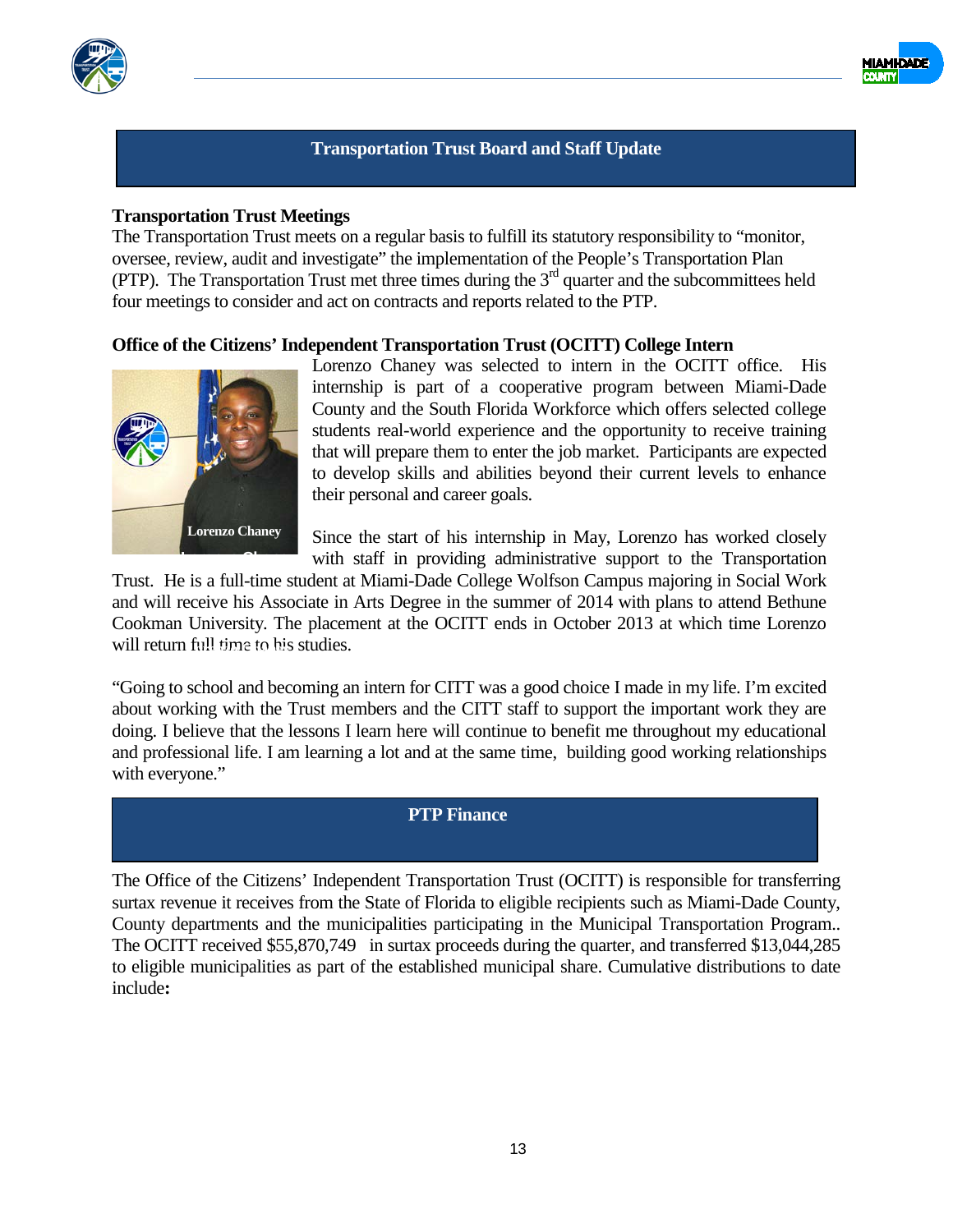



## PTP Finance Report Cumulative Surtax Collections and Transfers To-Date FY 2012-2013

| <b>Surtax</b><br>received                        | \$1,873,516,175 |
|--------------------------------------------------|-----------------|
| <b>Interest</b><br>earned                        | \$18,448,551    |
| <b>Transferred to</b><br><b>MDT</b>              | \$1,313,597,361 |
| <b>Transferred to</b><br><b>PWWM</b>             | \$103,369,319   |
| <b>Transferred to</b><br><b>OCITT</b>            | \$16,049,598    |
| <b>Transferred to</b><br><b>Municipalities</b>   | \$392,510,881   |
| <b>Transferred to Others</b><br>(Communications) | \$325,699       |
| <b>Cash Balance</b>                              | \$66,111,868    |

## **Notes:**

The Cash Balance includes \$328,171 recaptured from municipalities in non-compliance being held for redistribution to the remaining municipalities and \$40,742,312 being kept in a reserve account for future capital expansion.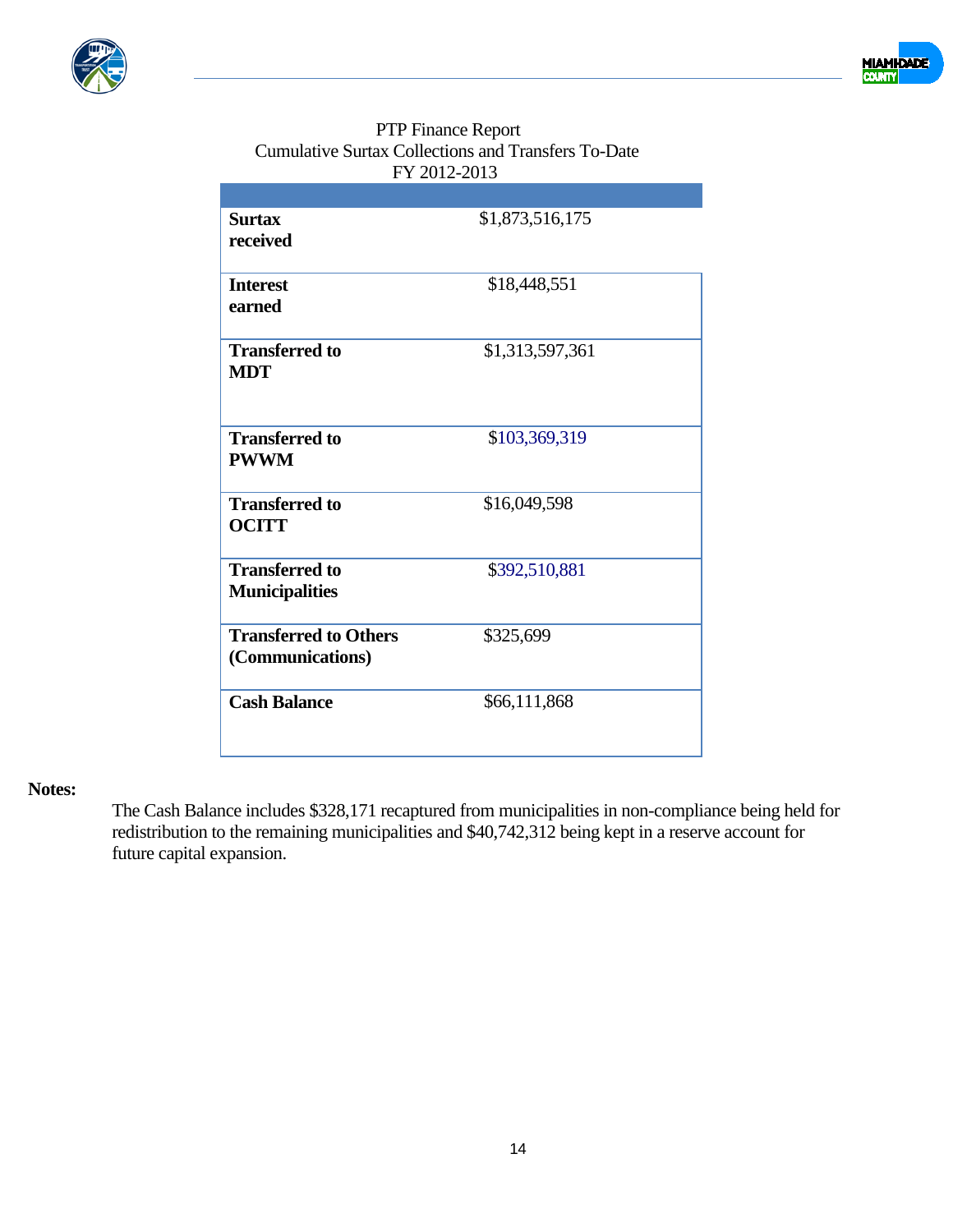



## **ADDENDUM**

## **Public Works Department**

Status of the 45 (\*) site-specific PTP projects included in Exhibit 1:

Public Works and Waste Management Department (continued)

| <b>Number of Site Specific Projects</b> | 45 | <b>Location / Limits (Commission District)</b> |
|-----------------------------------------|----|------------------------------------------------|
| Projects Complete or Substantially      | 26 | - District 7 Resurfacing of Roads with Poor to |
| Complete                                |    | <b>Fair Conditions</b>                         |
|                                         |    | - NW 22 Ave / NW 135 St to SR 9 (Dist. 1)      |
|                                         |    | - NW 22 Ave / NW 135 St to NW 62 St (Dist.     |
|                                         |    | 2)                                             |
|                                         |    | - NW 62 Ave / NW 138 St to NW 105 St (Dist.    |
|                                         |    | 13)                                            |
|                                         |    | - Grand Ave / SW 37 Ave to SW 32 Ave (Dist.    |
|                                         |    | 7)                                             |
|                                         |    | - Feasibility Study for the Miami River Tunnel |
|                                         |    | (Dist. 5)                                      |
|                                         |    | - NW 82 Ave-NW 8 St/ NW 7 to 10 St- NW         |
|                                         |    | 87 to 79 Ave (Dist. 6)                         |
|                                         |    | - New Access to Country Walk / SW 136 St to    |
|                                         |    | RR Tracks (Dist. 11)                           |
|                                         |    | - NW 97 Ave / NW 25 St to NW 41 St (Dist.      |
|                                         |    | 12) (By Developer)                             |
|                                         |    | - District 1 Resurfacing of Roads with Poor to |
|                                         |    | <b>Fair Conditions</b>                         |
|                                         |    | - Miami Gardens Dr Connector / US-1 to         |
|                                         |    | William Lehman Cswy                            |
|                                         |    | (Dist. 4) (JPA with Aventura)                  |
|                                         |    | - NW 62 St / NW 37 Ave to I-95 (Dist. 2)       |
|                                         |    | - South Miami Ave / SW 25 Road to SW 15        |
|                                         |    | Road (Dist. 7)                                 |
|                                         |    | - SW 97 Ave / SW 40 St to SW 56 St (Dist. 10)  |
|                                         |    | - SW 97 Ave / SW 56 St to SW 72 St (Dist. 7)   |
|                                         |    | - NW 7 St / NW 72 Ave to NW 37 Ave (Dist.      |
|                                         |    | 6)                                             |
|                                         |    | - NE 2 Ave / W Little River Canal to NE 91 St  |
|                                         |    | (Dist. 3)                                      |
|                                         |    | - SW 180 St / SW 147 Ave to SW 137 Ave         |
|                                         |    | (Dist. 9)                                      |
|                                         |    | - SW 136 St / SW 152 Ave to SW 139 Ct (Dist.   |
|                                         |    | 9)                                             |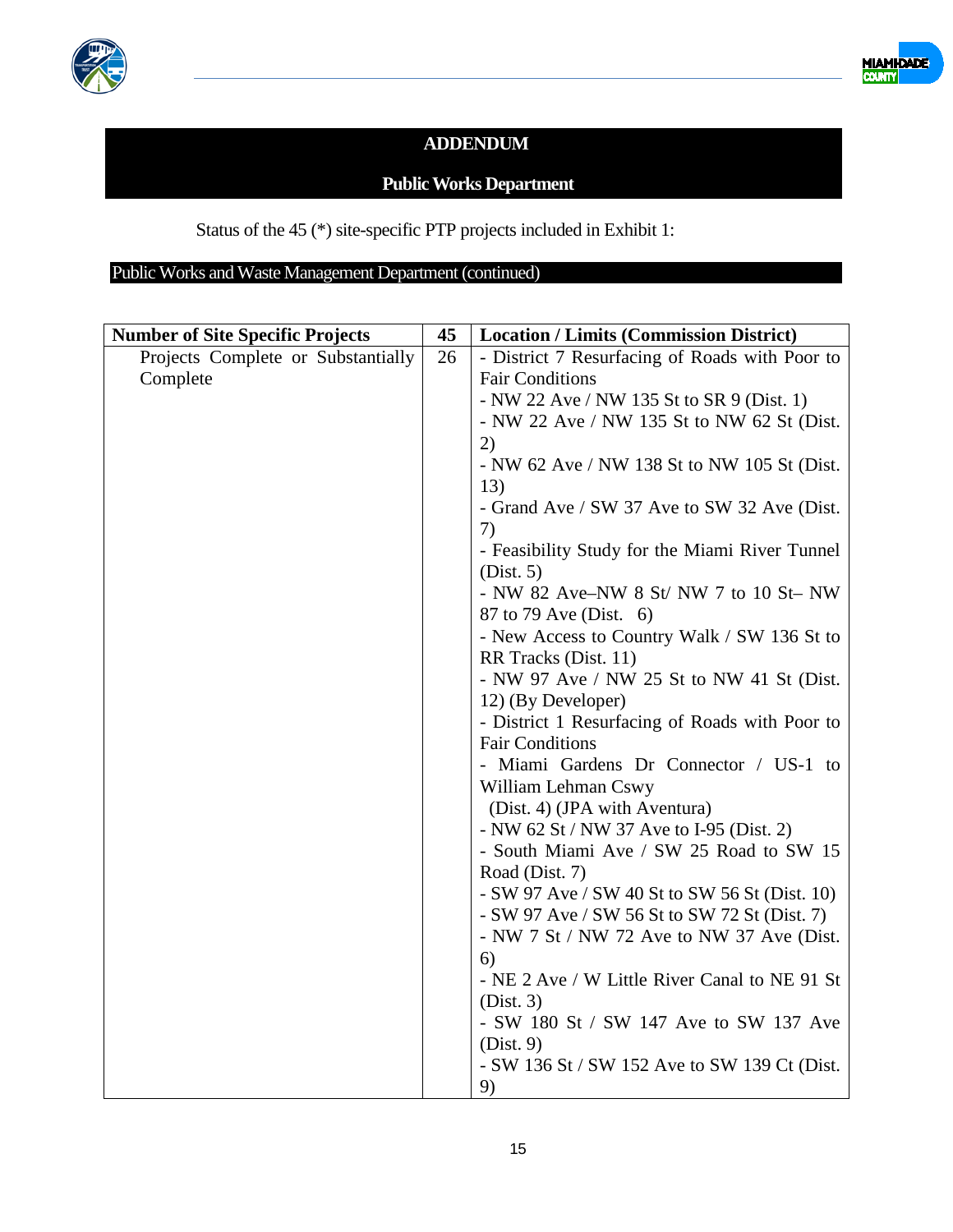



|                         | $-SW$ 72 Ave / SW 40 St to SW 20 St (Dist. 6)                  |
|-------------------------|----------------------------------------------------------------|
|                         | - SW 127 Ave / SW 88 St to SW 120 St (Dist.                    |
|                         | 8, 10)                                                         |
|                         | - SW 160 St / SW 147 Ave to SW 137 Ave                         |
|                         | (Dist. 9)                                                      |
|                         | - SW 157 Ave / SW 136 St to SW 112 St (Dist.<br>11)            |
|                         | - SW 62 Ave / SW 70 St to SW 64 St (Dist. 7)                   |
|                         | $-SW$ 62 Ave / SW 24 St to NW 7 St (Dist. 6)                   |
|                         | - NW 138 St Bridge / Over Miami River Canal                    |
|                         | (Dist. 12)                                                     |
| $\overline{2}$          | - Old Cutler Rd / SW 97 Ave to SW 87 Ave                       |
|                         | (Dist. 8- JPA with Town of Cutler Bay)                         |
|                         | - NW 87 Ave / NW 186 St to NW 154 St (Dist.                    |
|                         | 13)                                                            |
|                         | - NW 37 Ave / NW North River Drive to NW                       |
|                         | 79 St (Dist. 2)                                                |
|                         | - SW 157 Ave / SW 184 St to SW 152 St (Dist.                   |
|                         | 9)<br>- SW 176 St / US-1 to SW 107 Ave (Dist. 9)               |
|                         | $-SW 216$ St / SW 127 Ave to HEFT (Dist. 9)                    |
|                         | - SW 264 St / US-1 to SW 137 Ave (Dist. 9)                     |
|                         | - NW 74 St / SR826 to HEFT (Dist. $12)^2$                      |
|                         | - SW 27 Ave / US-1 to Bayshore Drive (Dist.                    |
|                         | $7)^3$                                                         |
|                         | - Caribbean Blvd / Coral Sea Rd to SW 87 Ave                   |
|                         | (Dist. 8- JPA with Town of Cutler Bay)                         |
| $\overline{\mathbf{3}}$ | $-SW$ 137 Ave / HEFT to US-1 (Dist. 8)                         |
|                         | - SW 137 Ave / US-1 to SW 184 St (Dist. 8)                     |
|                         | - South Bayshore Dr / McFarlane Rd to                          |
|                         | Aviation Ave (Dist. 7- JPA with City of Miami)                 |
| 4                       | - NE 2 Ave / NE 20 St to NE 36 St (Dist. 3)                    |
|                         | - NE 2 Ave / NE 42 St to NE 51 St (Dist. $3)^4$                |
|                         | - NE 2 Ave / NE 57 St to NE 69 St (Dist. 3) <sup>4</sup>       |
|                         | - NE 2 Ave / NE 69 St to W Little River Canal<br>(Dist. $3)^4$ |
|                         | - SW 120 St / SW 137 Ave to SW 117 Ave                         |
|                         | (Dist. 8) Not feasible                                         |
|                         | - SW 312 St / SW 187 Ave to SW 177 Ave                         |
|                         | (Dist. 8)                                                      |
|                         | - SW 87 Ave / SW 216 St to SW 168 St (Dist.                    |
|                         |                                                                |
|                         | $\bf{8}$<br>2                                                  |

1. Number of projects increased from 44 to 45 due to an Amendment approved by CITT (9/26/07) and BCC (1/10/08), deleting SW 87 Avenue and replacing it with Old Cutler Road and Caribbean Boulevard.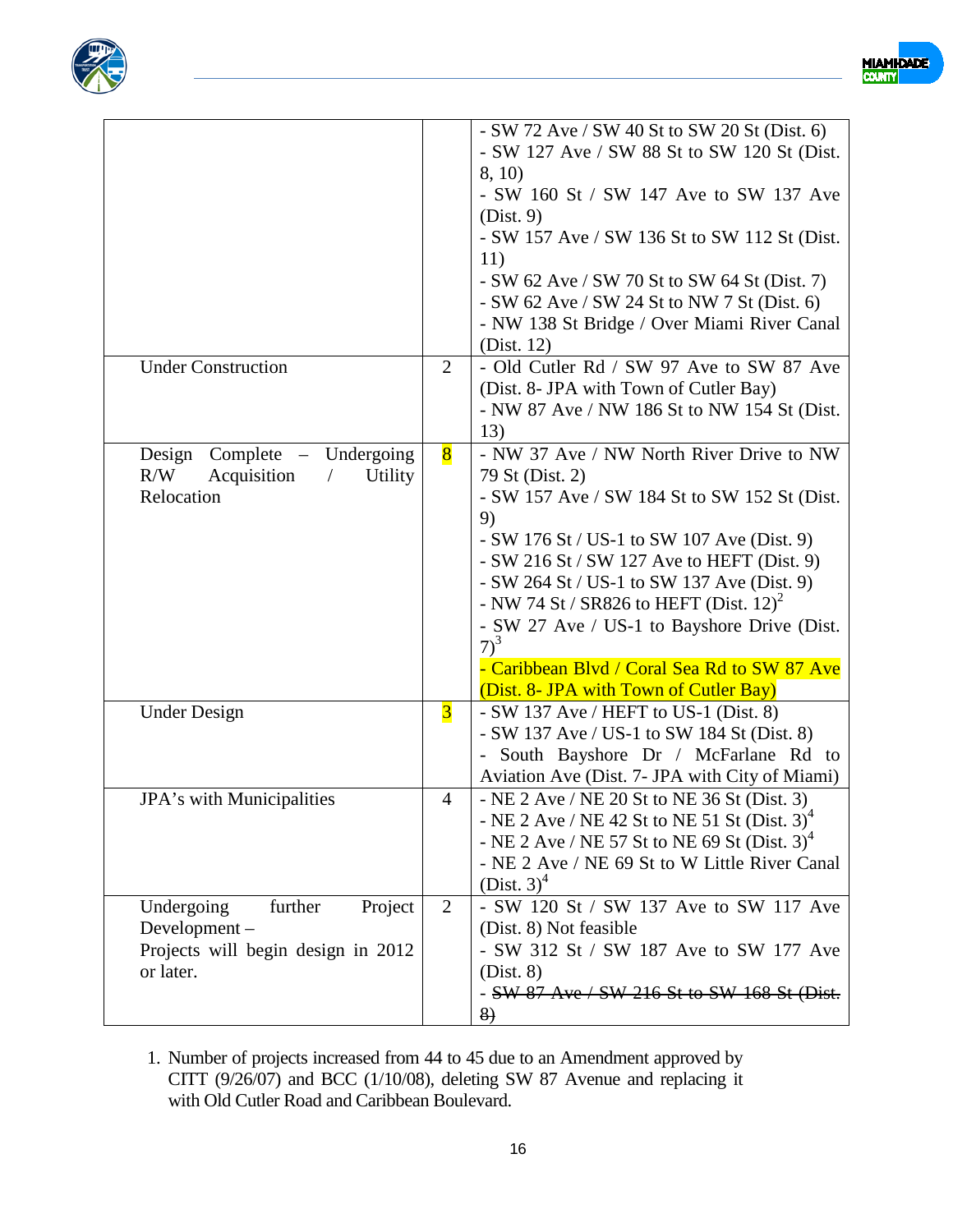



- 2. SW 74 Street Project developed in three phases; Phase 1- NW 84 Avenue to NW 107 Avenue (Completed), Phase II- NW 107 Avenue to NW 114 Avenue (Undergoing ROW Acquisition by FDOT), and Phase III NW 87 Avenue to SR 826 (Undergoing ROW Acquisition by FDOT).
- 3. SW 27 Avenue Project developed in two phases; Phase 1- S Bayshore Drive to Tigertail Ave/ US-1 to SW 28 Terrace (Construction is complete) and Phase 2- SW 28 Terrace to Tigertail Avenue (Pre-construction process)
- 4. 2011- The Phasing of the NE 2 Avenue Project by the City of Miami has changed as portions of the project have been completed by the City using ARRA funds.

| <b>Project No.</b> | <b>Contractor</b> | <b>Asphalt placed</b><br>as of $6/30/13$ (Tons) | <b>Miles</b><br>$(2$ lanes) | Lane<br><b>Miles</b> |                          |
|--------------------|-------------------|-------------------------------------------------|-----------------------------|----------------------|--------------------------|
| 20030001           | $H \& R$ Paving   | 16,933.28                                       | 17.5                        | 35.0                 | $\overline{\phantom{0}}$ |
| 20030002           | $H \& R$ Paving   | 13,348.16                                       | 13.8                        | 27.6                 |                          |
| 20030003           | $H \& R$ Paving   | 13,898.47                                       | 14.4                        | 28.7                 |                          |